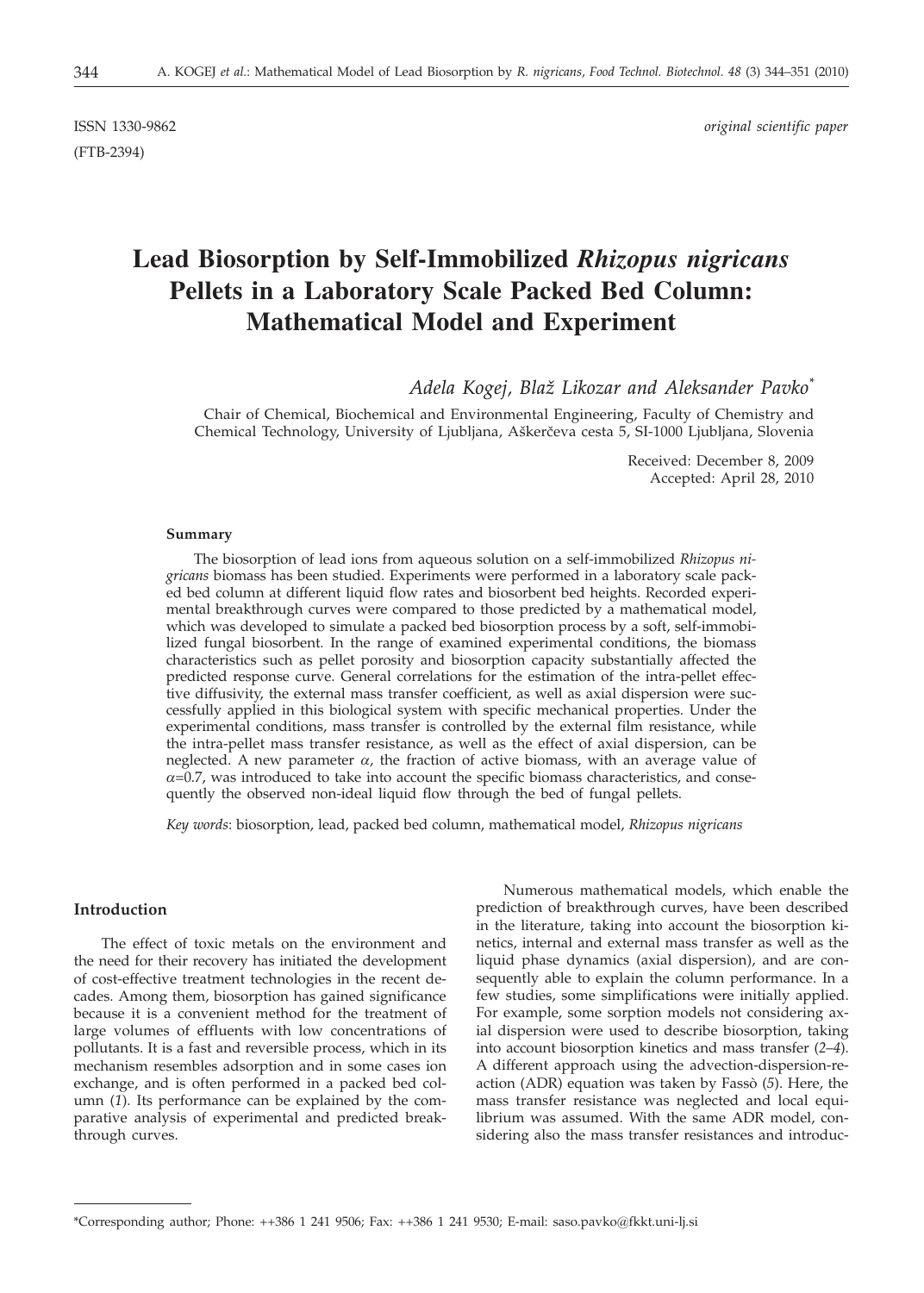ing the overall apparent axial dispersion coefficient, which thus represented the key parameter of the model, a substantial simplification in model calculations was achieved (*6*). Similar approach, but a more detailed parameter analysis, was considered by some authors. For example, the corresponding parameter sensitivity analysis showed the model to be insensitive to the axial dispersion coefficient (*7*,*8*). On the other hand, it was found that the models were sensitive to biosorption kinetic constants and to the mass transfer coefficient within the biosorbent (*7*) or to the changes in liquid film mass transfer coefficient (*8*). Similarly, the studies of biosorption kinetics showed that the model was sensitive to both the external mass transfer coefficient and the pore diffusivity. Furthermore, the longitudinal dispersion coefficient also played an important role in this model (*9*). Biosorption process simulation tools were also presented and critically discussed (*10*). The complex interactions of biosorbent material properties, mass transfer and liquid flow characteristics during biosorption are thus evident from the cited literature. In those studies, mostly pretreated and rigid solid biosorbent material was investigated. Pretreatment is certainly advantageous concerning mechanical properties, but it demands additional resources. For this reason, naturally immobilized biomass in the form of pellets with good biosorption capacities is an interesting type of biosorbent. However, it is a highly porous, soft and mechanically sensitive material, and this might affect the column performance.

Recently, the biosorption and bioaccumulation of lead ions (Pb2+) by *Rhizopus arrhizus* has been studied (*11*–*14*). In some cases, the biosorption and bioaccumulation of lead ions by different Fungi, *i.e*. *Rhizopus* (*12*, *13*), *Sporotrichum* (*15*), *Amanita* (*16*), *Aspergillus* (*17*,*18*) and *Neurospora* (*19*), Bacteria, like *Pseudomonas* (*20*) and *Streptomyces* (*21*), then Protista, namely *Chlorella* (*22*), and Plantae, explicitly *Cladophora* (*23*) and *Sphagnum* (*24*), were modelled. Modelling of the biosorption and bioaccumulation of lead ions in columns by *Rhizopus* or similar moulds is only mentioned by El-Naas *et al.* (*22*), yet the literature data on this topic remain rare.

The results from our previous investigation of the mechanism of lead biosorption by the self-immobilized pellets of fungus *Rhizopus nigricans* were applied in this work (*25*). The type of examined biomass is interesting due to its relatively high biosorption capacity and the natural form of the pellets, which facilitates the solid- -liquid separation in biosorption reactors. The main goal of this research is to develop a mathematical model of the biosorption process in a packed bed column on the basis of known biosorption equilibrium data, taking into account the internal and film mass transfer resistances, the type of liquid flow, as well as the packing characteristics of the biosorbent material. Comparison with the experimental results allowed an examination of the global biosorption process rate on the basis of detailed parameter analysis, and therefore a better insight into the complex performance of the investigated reactor.

# **Mathematical Model**

To describe the biosorption process in a packed bed column by an adequate mathematical model, the mate-

rial balance in the liquid phase, the film mass transfer and the diffusion inside the biosorbent pellet were taken into account. Constant temperature and pH were assumed. Axial dispersed plug flow of the liquid phase was considered and the advection–dispersion–reaction equation (ADR) (*6*) was taken as the basic material balance equation describing biosorption in the packed bed. On the basis of our observations during the experimental work, explained in detail later through the text, a new parameter, the fraction of active biomass,  $\alpha$ , was introduced into the ADR equation so that this modification gives Eq. 1:

$$
\frac{\partial C}{\partial t} = D_{\text{ax}} \frac{\partial^2 C}{\partial z^2} - u_1 \frac{\partial C}{\partial z} - \alpha \rho_{\text{ap}} \frac{(1 - \varepsilon)}{\varepsilon} \frac{\partial Q}{\partial t}
$$
\n
$$
C(t=0) = 0
$$
\n
$$
C(z=0) = C_0
$$
\n
$$
\left. \frac{\partial C}{\partial z} \right|_{z=L} = 0
$$
\n
$$
\left. Q(t=0) = 0 \right]
$$
\n
$$
1 / 1
$$

The symbols in the above equation are as follows: *C* is the lead concentration in the liquid phase,  $C_0$  is the appropriate column input concentration, *L* is the hight of the column, *e* is packed bed porosity, *<sup>t</sup>* is time, *<sup>z</sup>* is axial distance in the packed bed,  $u_i$  is fluid linear velocity in the void space between the particles,  $\rho_{ap}$  is apparent biomass density, *Q* is average lead concentration in the biomass per unit of biomass dry mass, and  $D_{ax}$  is axial dispersion coefficient.

The mass balance equation over a biosorbent particle, supposing that there is no accumulation in the fluid film around the particles, is given by Eq. 2:

$$
\rho_{ap} k_p a_p (Q^* - Q) = k_i a_p (C - C^*)
$$

Here the symbols are as follows:  $k_p$  is the particle mass transfer coefficient,  $a_p$  is specific surface area of the biosorbent particle, Q<sup>\*</sup> is the equilibrium lead concentration in the biomass, *Q* is the lead concentration in the biomass,  $k_f$  is the film mass transfer coefficient, and  $C^*$  is the equilibrium lead concentration in the liquid.

Taking into account the mass transfer resistance in the solid phase due to diffusion in the biosorbent pores and using the linear driving force approximation, the following mass balance can be written (*26*) (Eq. 3):

$$
\frac{\partial Q}{\partial t} = \frac{60D_{\rm e}}{d_{\rm p}^2} (Q^* - Q) \tag{3/}
$$

The symbols in Eq. 3 are as follows:  $D_e$  is the effective diffusivity in the biomass and  $d_p$  is the pellet diameter.

Equilibrium between the lead concentration in the solid material *Q*\* and that in the liquid phase *C*\* is given by the Langmuir adsorption isotherm (Eq. 4):

$$
Q^* = \frac{Q_{\text{max}} C^*}{K + C^*}
$$

where *Q*max is the maximum biosorption capacity and *K* is the dissociation constant.

The system of Eqs. 1 to 4 was solved numerically using the finite difference method (*27*) to give the theo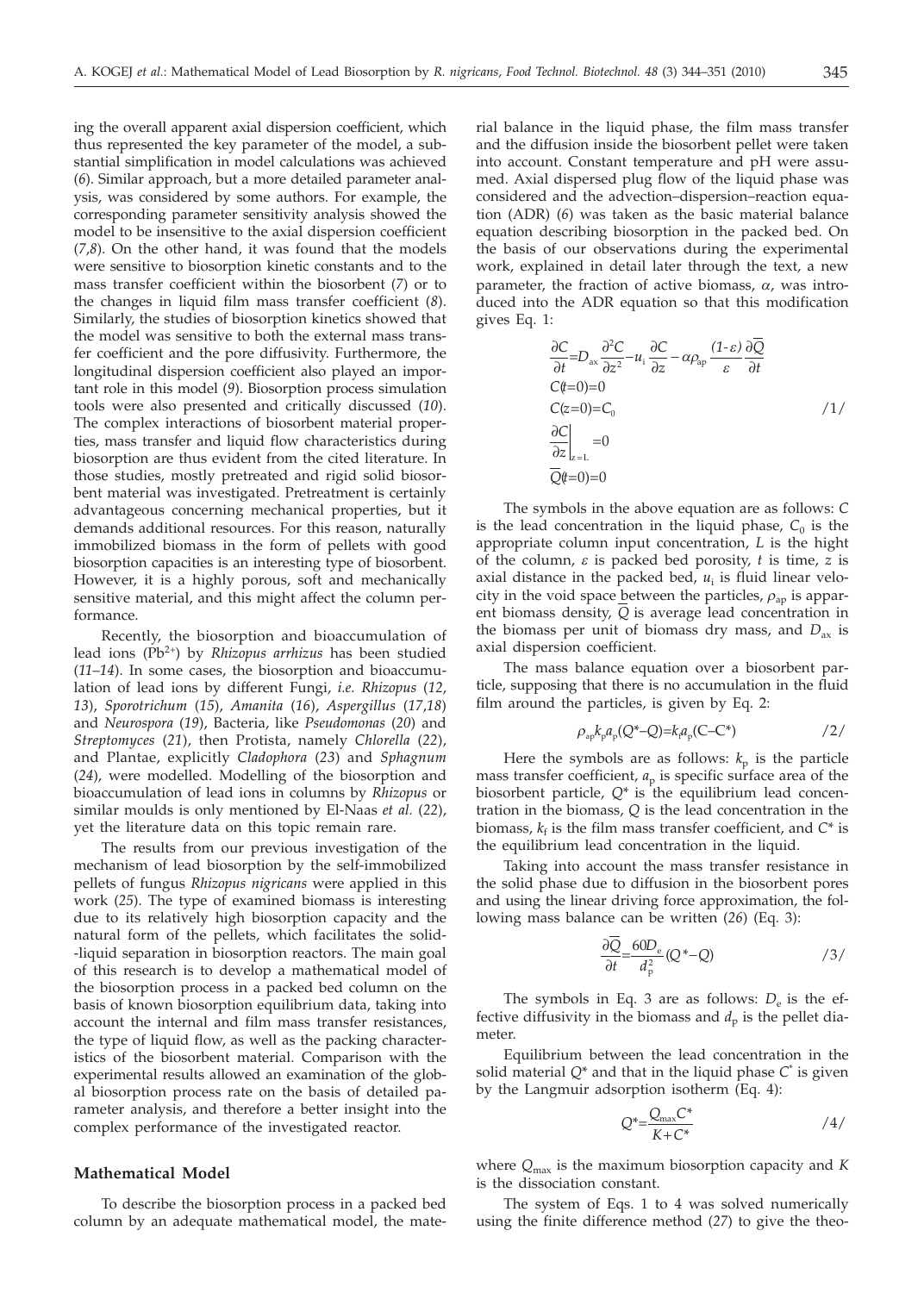retical concentration–time profiles using the condition  $\alpha$ =1. The mathematical model was then fitted to the experimental breakthrough curves obtained at different bed heights and flow rates with the fraction of active biomass,  $\alpha$ , as a fitting parameter. Furthermore, sensitivity analysis of the proposed mathematical model was performed. The influence of all model parameters (related to biomass characteristics, operating conditions and mass transfer) on the predicted breakthrough curves was investigated separately, only one parameter at a time.

#### **Materials and Methods**

Biosorbent was prepared in the following manner: biosorbent used for experiments was a self-immobilized growth form of the fungus *Rhizopus nigricans* (ATCC 6227b) (*25*,*28*), grown in a submerged batch culture. Spherical pellets of an average diameter of  $(3.0\pm0.5)$  mm were formed in 500-mL Erlenmeyer flasks on a rotary shaker (*25*,*28*) at 225 rpm and a temperature of 25 °C, as described elsewhere (*25*,*28*). The washed biomass was kept in suspension so that it retained its original spherical form when it was stored frozen at –18 °C. Before experimental use, the biomass was defrosted and washed with deionized water.

Biosorption experiments were made in a glass column of inner diameter of (5.2±0.1) cm with different heights of the packed bed of biomass pellets (20.0, 40.0, and 55.0±0.1 cm). The biomass packed bed was formed by gently pouring the pellet suspension into the column, allowing only the excess liquid to drain from the bed at the bottom of the column. Plastic mesh was fixed at the top and the bottom of the bed to prevent wash-out of the biomass during the experiments. An additional  $(2.0\pm0.1)$  cm layer of inert glass beads was placed at the bottom of the biomass bed to ensure a homogeneous distribution of the feed solution. A solution of  $Pb(NO<sub>3</sub>)<sub>2</sub>$  with an initial  $Pb^{2+}$  concentration of 100 mg/L was introduced in an upward flow *via* a peristaltic pump at flow rates from 2.5 to 10.0 mL/min. The outlet was designed as the overflow from the column. Lead ion selective electrodes (Pb 500 and R 503/P, WTW, Weilheim, Germany) were placed in the chamber just above the biomass bed to measure the outlet of  $Pb^{2+}$  concentration on-line. Additional samples were taken to verify the  $Pb^{2+}$  concentration by atomic absorption spectrometry (PerkinElmer 2280 AA spectrometer, PerkinElmer, Waltham, MA, USA). At the end of each experiment, the dry mass of the biomass packed bed was determined by drying the biomass to constant mass. No effect of shear stress on cell biosorption capacity was observed. The average values of the experimentally determined and calculated biosorbent characteristics are summarized in Table 1.

For the system under investigation, *Rhizopus nigricans* pellets and  $Pb^{2+}$  as the sorbate ions, the maximum biosorption capacity was determined to be  $Q_{\text{max}}$ =83.5 mg/g and the dissociation constant to be *K*=8.06 mg/L. Both constants were determined based on the Langmuir biosorption isotherm (*25*).

The internal pellet porosity,  $\varepsilon_{p}$ , was determined by image analysis (*29*). Several representative pellets of  $(3.0\pm0.5)$  mm in diameter were immobilized in paraffin

|                       | Biomass characteristics               |       |
|-----------------------|---------------------------------------|-------|
| $d_{\rm p}$           | m                                     | 0.003 |
| $a_p$                 | 1/m                                   | 2000  |
| $\rho_{\rm s}$        | $\frac{\text{kg/m}^3}{\text{kg/m}^3}$ | 1300  |
| $\rho_{\rm ap}$       |                                       | 39    |
| $\varepsilon_{\rm p}$ |                                       | 0.97  |
| K                     | $g/m^3$<br>$g/kg$                     | 8.05  |
| $\mathcal{Q}_{\max}$  |                                       | 83.5  |

wax and cut with a microtome (*29*) into thin slices. Microscope preparations of consecutive slices of the biomass pellet were inspected and photographed under the microscope (*29*), then the pellet porosity was calculated from the binarized photomicrographs to be 0.97.

Because of the soft structure of the biomass, it was not possible to pack the bed with exactly the same bed porosity in each experiment. Therefore, the packed bed porosity, *e*, was calculated from the known quantities measured after each experiment, assuming that the pellets were uniform nonporous spheres (Eq. 5):

$$
\varepsilon = 1 - \left(\frac{m}{\rho_{\rm ap} V_0}\right) \tag{5/}
$$

where  $\rho_{ap}$  is the apparent density of the biomass, *m* is the dry mass of the biomass and  $V_0$  is the bed volume.

The solid density of the biomass,  $\rho_{s}$ , was calculated from Eq. 6. The whole bed of biomass was compressed, drained and dried to constant mass under a heavy weight so that there was minimum free space inside the dried biomass. Dry mass, *m*, and volume,  $V_{\text{dry}}$  were measured after several experiments and the average calculated  $\rho_s$ was taken as the biomass solid density:

$$
\rho_{\rm s} = \frac{m}{V_{\rm dry}} \tag{6}
$$

The apparent density,  $\rho_{\text{ap}}$ , was calculated from the estimated solid density and the internal pellet porosity according to Eq. 7:

$$
\rho_{\rm ap} = \rho_{\rm s} (1 - \varepsilon_{\rm p}) \tag{7/}
$$

Only a limited number of studies have applied engineering principles of process kinetics to the biosorption, but none of them used microbial biomass with the previously described specific characteristics. Therefore, we followed generally accepted correlations to determine the mathematical model coefficients, stated in Table 2. The diffusivity inside the porous particles was assumed to be lower than the molecular diffusivity (*30*), as is often the case found in the literature (*10*). The film mass transfer coefficient,  $k_f$ , was estimated from the correlation (Eq. 8) of the flow of liquid through a packed bed of spherical particles with diameter  $d_p$  (31):

$$
Sh = \frac{d_p k_f}{D_m} = \frac{109}{\varepsilon} Sc^{0.33} Re^{0.33}
$$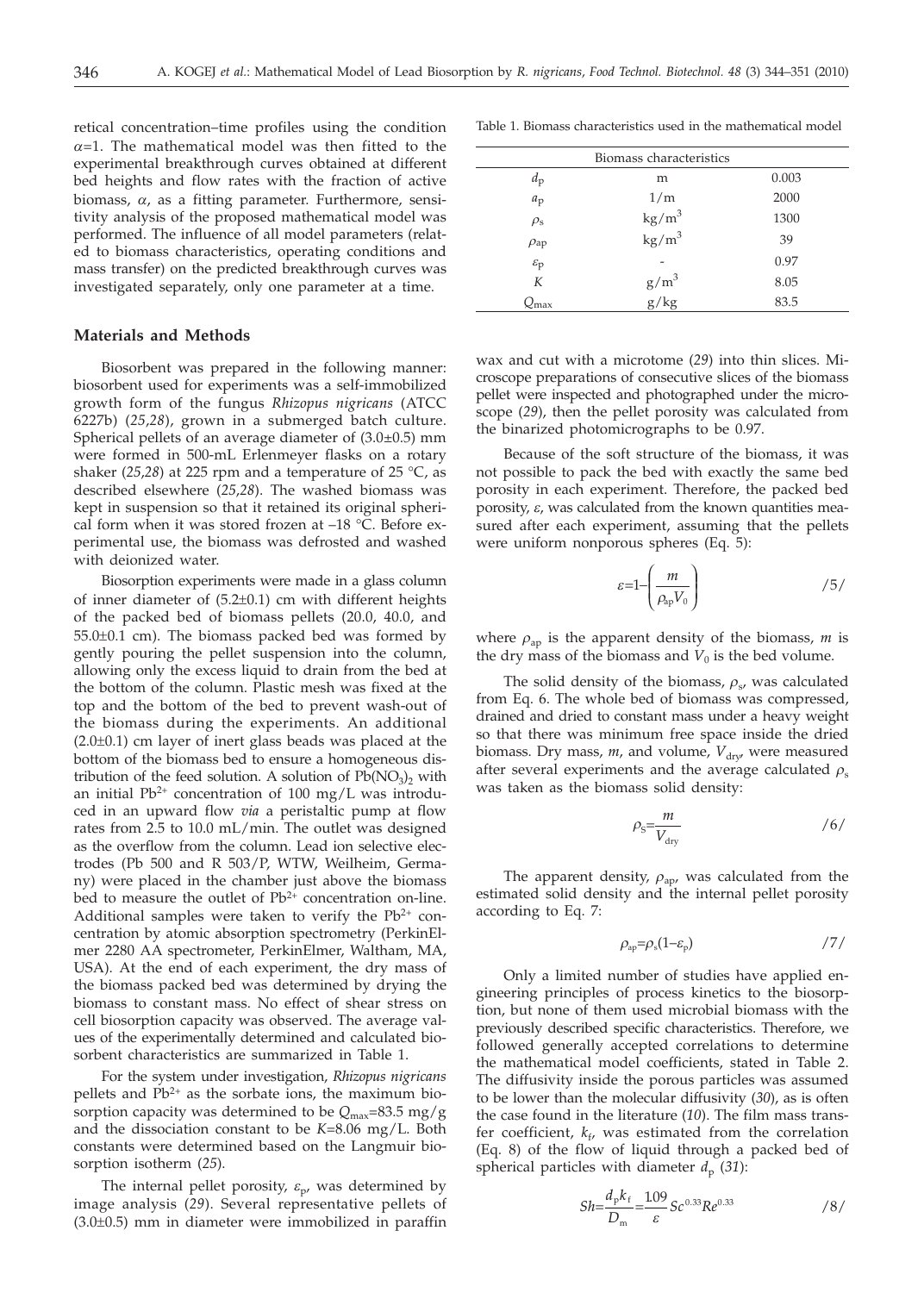| ۰.<br>۰ |  |
|---------|--|
| I       |  |

| Parameter        | Unit           | Range                 |                       |
|------------------|----------------|-----------------------|-----------------------|
|                  |                | Min.                  | Max.                  |
| $C_0$            | $g/m^3$        | 100                   | 100                   |
| $F_{\rm v}$      | $mm^3/s$       | 41.7                  | 166.7                 |
| L                | m              | 0.18                  | 0.55                  |
| $\boldsymbol{A}$ | m <sup>2</sup> | $2.12 \cdot 10^{-3}$  | $2.12 \cdot 10^{-3}$  |
| $V_0$            | m <sup>3</sup> | $0.38 \cdot 10^{-3}$  | $1.18 \cdot 10^{-3}$  |
| $\boldsymbol{m}$ | g              | 4.70                  | 11.74                 |
| $\mathcal E$     | -              | 0.68                  | 0.75                  |
| $D_{\rm m}$      | $m^2/s$        | $9.45 \cdot 10^{-10}$ | $9.45 \cdot 10^{-10}$ |
| $D_{\rm e}$      | $m^2/s$        | $3.0 \cdot 10^{-10}$  | $3.0 \cdot 10^{-10}$  |
| $u_0$            | m/s            | $2.02 \cdot 10^{-5}$  | $8.15 \cdot 10^{-5}$  |
| $u_i$            | m/s            | $2.72 \cdot 10^{-5}$  | $1.20 \cdot 10^{-4}$  |
| $k_{\rm f}$      | m/s            | $1.82 \cdot 10^{-6}$  | $3.16 \cdot 10^{-6}$  |
| $D_{\rm ax}$     | $m^2/s$        | $6.62 \cdot 10^{-8}$  | $2.08 \cdot 10^{-7}$  |

Table 2. Working parameters and corresponding calculated coefficients used in the mathematical model

where *Sh* is Sherwood number, and *Sc* (Schmidt number) and *Re* (Reynolds number) are defined according to Eqs. 9 and 10:

$$
Sc = \frac{\eta_{\rm L}}{\rho_{\rm L} D_{\rm m}} \tag{9}
$$

$$
Re = \frac{\rho_{\rm L} u_0 d_{\rm p}}{\eta_{\rm L}} \tag{10}
$$

where  $\eta_L$  is the viscosity and  $\rho_L$  is the density of the liquid phase, while  $u_0$  is the superficial velocity.

The axial dispersion coefficient,  $D_{\text{av}}$  for the liquid flow,  $F_w$  through a packed bed of porous particles in a column with cross section, *A*, was calculated using the Wakao's correlation (*31*) (Eq. 11):

$$
D_{\text{ax}} = \frac{20D_{\text{m}}}{\varepsilon} + \frac{d_{\text{p}}}{2\varepsilon} \frac{F_{\text{v}}}{A} \tag{11}
$$

# **Results and Discussion**

Based on the estimated parameters and experimental operating conditions (Tables 1 and 2), the model was solved numerically to give the theoretical breakthrough curves. The direct numerical solution of the model  $(\alpha=1)$ showed a correct tendency of the mathematical model in which a satisfying agreement of the mathematical model and experimental data was found. However, a certain disagreement of the non-fitted model with the experimental data was observed.

In the next step, the mathematical model was fitted to the experimental data with the fraction of active biomass,  $\alpha$ , as a fitting parameter (Fig. 1). This parameter, the fraction of active biomass,  $\alpha$ , accounts for all irregularities within the packed bed which appeared due to the physical characteristics of the biosorbent and the consequent non-ideal packed bed conditions. Although we attempted to achieve maximal consistency during the packing procedure, the individual column packing was not completely uniform and beds also differed from



**Fig. 1.** Agreement of the mathematical model with one fitting parameter, the fraction of active biomass,  $\alpha$ , with the experimental breakthrough curves for the column height *L*=20 cm and flow rates  $F_v$ =2.5–10.0 mL/min (experimental values:  $\blacksquare$  2.5 mL/min,  $\blacktriangle$  $5.0$  mL/min and  $\bullet$  10.0 mL/min; fitted values:  $\square$  2.5 mL/min,  $\triangle$ 5.0 mL/min and  $\Diamond$  10.0 mL/min)

one experiment to another. On average, the value of *a* was always less than one, meaning that the total capacity of the column, which is dependent on the biosorption equilibrium, was never achieved. The dynamic capacity of the packed bed was in all cases lower than the equilibrium biosorption capacity. No strong correlation was found between the agreement of the model and experiment with the operating conditions (height of the column, *L*, and column flow rate,  $F_v$ , as is also evident from the random and broad distribution of fitting parameter values,  $\alpha$ , shown in Table 3. Roughly speaking, with higher columns, lower fractions of active biomass, *a*, were determined, which is consistent with the fact that higher packed beds were less uniform and worse packed.

Table 3. The average fractions of active biomass,  $\alpha$ , determined as a fitting parameter of the mathematical model

|            |      |      | $F_v=41.7$ mm <sup>3</sup> /s $F_v=83.3$ mm <sup>3</sup> /s $F_v=166.7$ mm <sup>3</sup> /s |
|------------|------|------|--------------------------------------------------------------------------------------------|
| $L=0.20$ m | 0.81 | 0.87 | 0.55                                                                                       |
| $L=0.40$ m | 0.70 | 0.58 | 0.52                                                                                       |
| $L=0.55$ m | 0.68 | 0.62 | 0.64                                                                                       |

The fraction of active biomass,  $\alpha$ , determined from the best fit of the model to the experimental data, was found to be in the range from 0.5 to 0.9 and the average value was around 0.7. This means that the biomass packed in the bed up to 70 % was exploited on average, when saturation of the column was complete according to the experimentally measured outlet  $Pb^{2+}$  concentration.

A parameter sensitivity study of the mathematical model was performed, where a detailed analysis of the relation between the mathematical model, the biomass properties and operating conditions was studied. During this analysis only one parameter was varied at a time, the others being set at the estimated values as presented in Tables 1 and 2.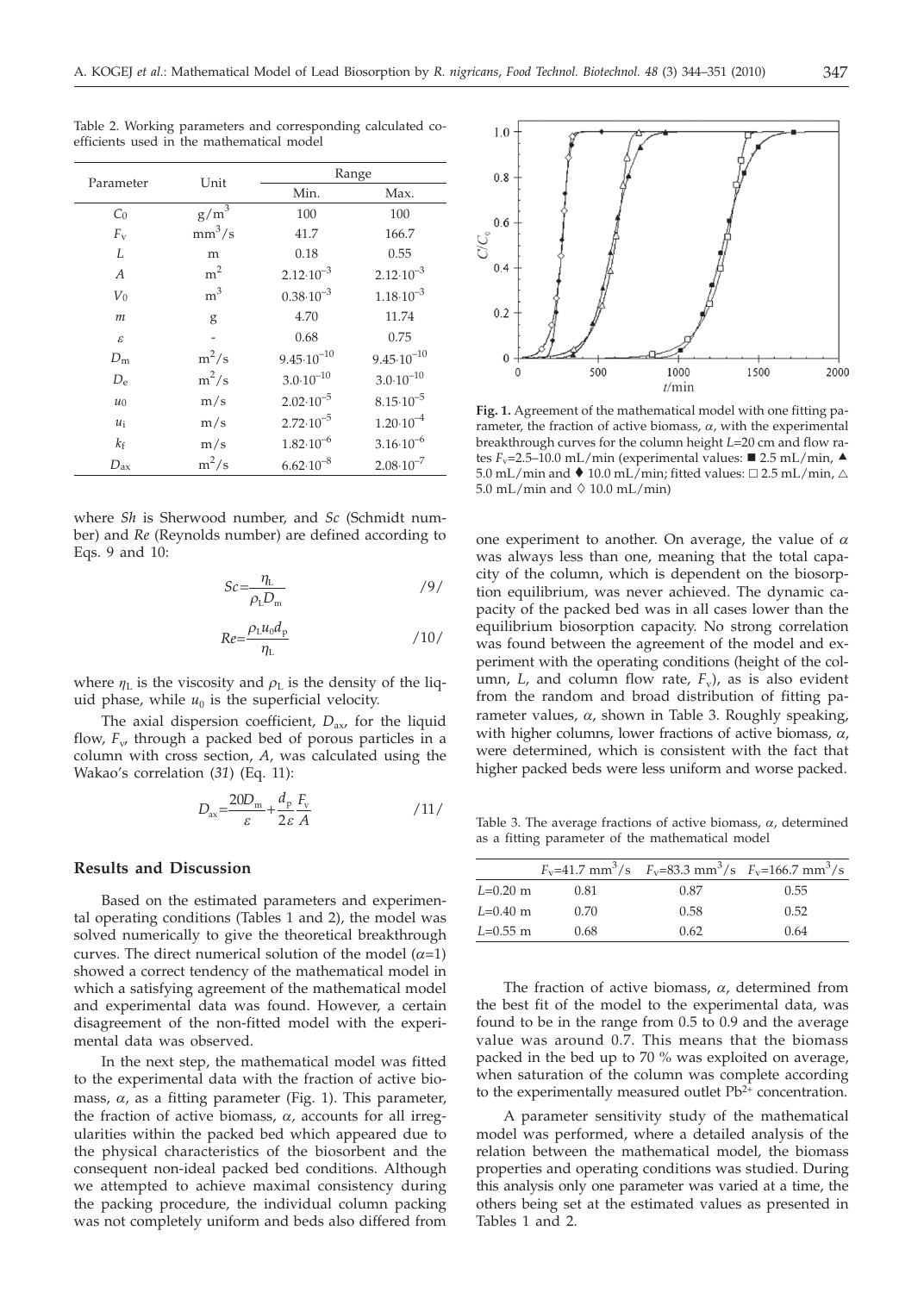The results of the parameter analysis are represented graphically in terms of the influence of the relative change of each parameter ( $\Delta$ parameter/parameter) on the relative change of the mathematical model breakthrough time  $(\Delta t_{0.05}/t_{0.05})$  (Figs. 2 and 3).

The influence of biomass properties on the breakthrough time is shown in Fig. 2. The model is extremely sensitive to the pellet porosity. A minor decrease in its value causes a great reduction of breakthrough time. Decreased pellet porosity (from the estimated value of 0.96 to the minimal value of 0.8) could deteriorate the intraparticle mass transfer and therefore reduce the breakthrough time. The extreme response can also be attributed to the consequently increased bed porosity (according to Eqs. 5 and 7), resulting in an enhanced flow through the packed bed. The maximum biosorption capacity has the expected substantial effect on the breakthrough time. An increase of the maximum biosorption capacity pro-



**Fig. 2.** Effect of the relative change of biomass characteristics on the relative change of the model breakthrough time,  $t_{0.05}$  ( $\times d_{p}$ ,  $\Box$  $\varepsilon_{\rm p}$ ,  $\circ$  *K*,  $\circ$   $Q_{\rm max}$ ,  $\triangle$   $\rho_{\rm s}$ )



**Fig. 3.** Effect of the relative change of operating conditions on the relative change of the model breakthrough time,  $t_{0.05}$  ( $\times \varepsilon$ ,  $\Box F_v$ ,  $\bigcirc$  $m, \triangle L, \diamond C_0$ 

portionally increases the bed capacity and consequently prolongs the breakthrough time. Pellet diameter has the opposite effect; larger pellets cause earlier breakthrough, probably due to an increased intra-particle mass transfer resistance or the larger amount of biomass inside the pellets, which thus become ineffective.

The maximum biosorption capacity, biosorbent density and void degree are the most relevant factors that influence the fixed bed reactor efficiency (*5*). Substantial effect of bed void fraction and particle size is also reported (*8*). It is also suggested that the effect of sorbent aging and consequently the loss of capacity during biosorption could be incorporated into the fixed bed model (*32*). These results are consistent with our findings about the substantial effect of biosorption capacity on model sensitivity and our attempt to explain this effect by an inactive fraction of biomass.

The operating conditions also have a significant influence on the breakthrough time, as is shown in Fig. 3. Increased bed porosity, liquid flow rate and initial  $Pb^{2+}$ concentration decrease the breakthrough time. The decrease of bed porosity (utilizing the same mass of biosorbent) affects the liquid velocity through the bed of particles and therefore causes earlier breakthrough times. The initial  $Pb^{2+}$  concentration and the breakthrough time are interrelated through the rate of biosorption. At the same biosorption rate, a higher initial  $Pb^{2+}$  concentration causes an earlier breakthrough time because of the inability of the biosorbent to take up more solute  $(Pb^{2+})$ within the same time span. On the contrary, lower initial Pb<sup>2+</sup> concentrations increase breakthrough times. The quantity of biosorbent in the bed has the opposite effect on the breakthrough time. Lower biomass content causes almost proportionally earlier breakthrough because of the lower capacity of the column.

The influence of the model coefficients, directly connected to the transport regime in the observed system, on the breakthrough curves is represented in Figs. 4-6. The influence of the effective diffusivity,  $D_{e}$ , the film mass transfer coefficient,  $k_f$ , and the axial dispersion coefficient, *D*ax, was studied theoretically, independent of the other biomass and operating characteristics. It can be seen that mass transfer coefficients substantially affect the response



**Fig. 4.** Sensitivity analysis of the mathematical model: the influence of the effective diffusivity,  $D_e$  ( $\Box$   $D_e$ =10<sup>-12</sup> m<sup>2</sup>/s,  $\triangle$   $D_e$ =10<sup>-11</sup>  $m^2$ /s,  $\bigcirc D_e=10^{-10}$   $m^2$ /s,  $\bigcirc D_e=10^{-9}$   $m^2$ /s,  $\times D_e=10^{-7}$   $m^2$ /s)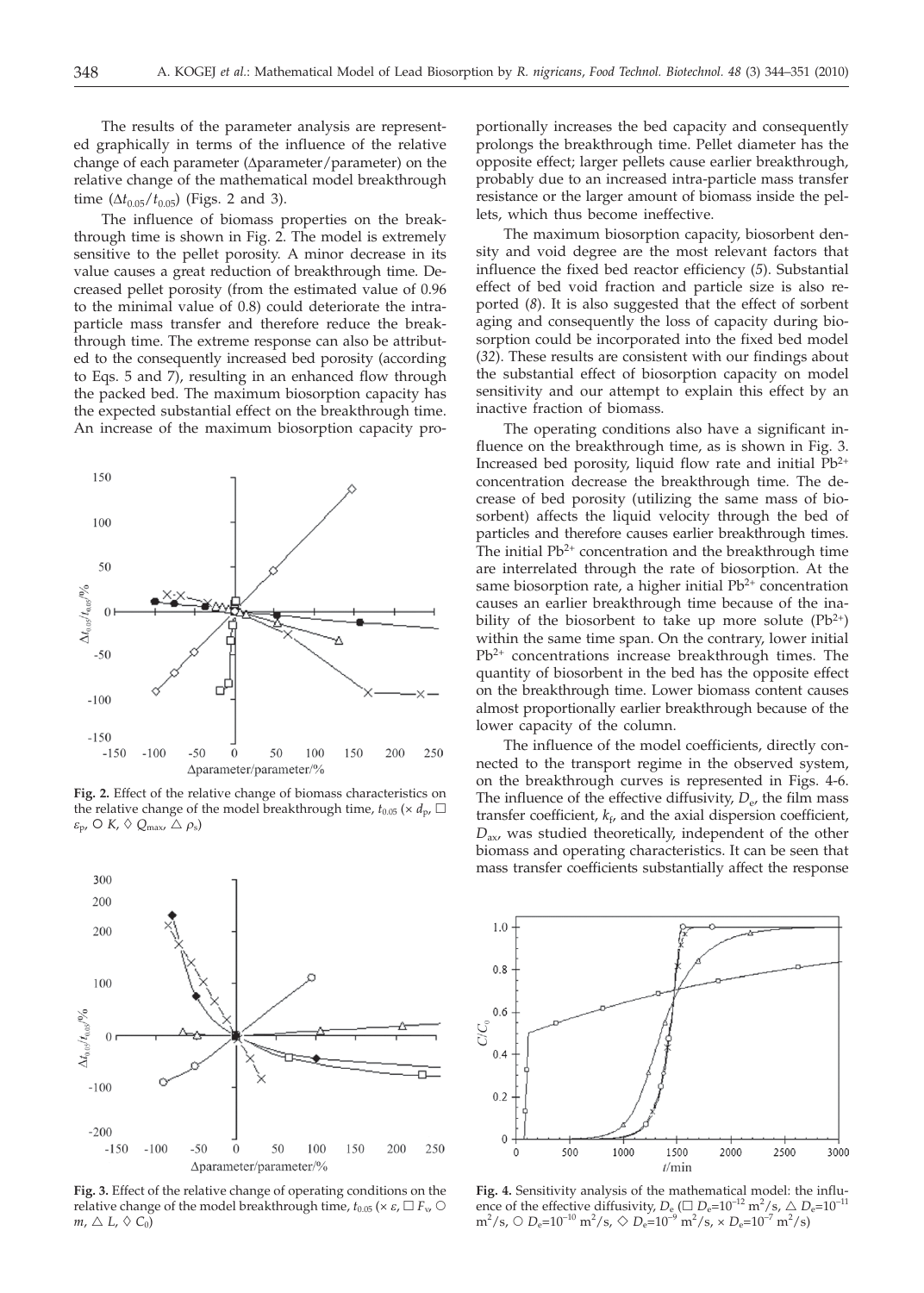

**Fig. 5.** Sensitivity analysis varying the film mass transfer coefficient,  $k_f$  ( $\Box$   $k_f$ =10<sup>-7</sup> m/s,  $\triangle$   $k_f$ =10<sup>-6</sup> m/s,  $\times$   $k_f$ =10<sup>-5</sup> m/s,  $\bigcirc$   $k_f$ =10<sup>-4</sup>  $m/s$ ,  $\triangleleft k_f=10^{-3}$  m/s)



**Fig. 6.** Sensitivity analysis varying the axial dispersion coefficient,  $D_{\text{ax}}$  ( $\bigcirc$   $D_{\text{ax}}$ =10<sup>-11</sup> m<sup>2</sup>/s,  $\times$   $D_{\text{ax}}$ =10<sup>-9</sup> m<sup>2</sup>/s,  $\bigcirc$   $D_{\text{ax}}$ =10<sup>-7</sup> m<sup>2</sup>/s,  $\Box$  *D*<sub>ax</sub>=10<sup>-6</sup> m<sup>2</sup>/s)

of the mathematical model. Apart from that, the model analysis confirmed the appropriate range of the estimated relevant coefficients.

The low effective diffusivity  $(D_e<10^{-10} \text{ m}^2/\text{s})$  indicates a restricted intraparticle mass transfer and consequently enhances breakthrough times (Fig. 4). The estimated value of the effective diffusivity,  $D_e=3.10^{-10}$  m<sup>2</sup>/s, used<br>in the model calculations is shown to be within the range in the model calculations, is shown to be within the range of no impact on the experimental system.

Different effects of internal diffusion were found in the literature. It can play an important role (*7*,*9*) or it does not influence the simulation results (*8*).

The influence of the film mass transfer coefficient,  $k_{\rm f}$ , on the model is shown in Fig. 5. A satisfactorily high  $k_f > 10^{-5}$  m/s gives a response of the model to a step change in the packed-bed reactor almost equal to the theoretical one. However, a lower  $k_f$  omits the mass transport through the film layer around the biomass particles and therefore causes earlier breakthrough. In the experimental working range of process parameters, where  $k_f$ values were estimated to be around 2 to  $3.10^{-6}$  m/s, the model shows a certain sensitivity. A value of  $k_f$  less than

ten times lower could already affect the system drastically, as is shown in Fig. 5, while a less than ten times higher value of  $k_f$  would no longer affect the system.

Several reports about the film transport resistance are found in the literature. For example, the model was sensitive to changes in mass transfer coefficient, when it is in the range of values of 5 to 9⋅10–5 m/s (*8*). The values of this coefficient of the order of magnitude of  $10^{-7}$  m/s substantially affect the model predictions (*9*), which is in agreement with our results. Certain sensitivity to mass transfer is also reported elsewhere (*7*).

Sensitivity analysis of the axial dispersion coefficient, *D*<sub>ax</sub> (Fig. 6) shows that the effect of the axial dispersion coefficient becomes significant above  $10^{-7}$  m<sup>2</sup>/s. The estimated values of  $D_{av} = 6 \cdot 10^{-8}$  to 2 $\cdot 10^{-7}$  m<sup>2</sup>/s, which correspond to the actual working conditions, imply that the axial dispersion coefficient does not have a significant effect on the system.

Similarly, the model is sensitive to axial dispersion coefficient if its value of  $1.2 \cdot 10^{-7}$  m<sup>2</sup>/s is multiplicationally/divisionally varied in order of 103 (*7*). Higher values than  $4\cdot10^{-5}$  m<sup>2</sup>/s would cause earlier breakthrough due to dispersion and advection. At the same time, lower value can result in the steeper curves (*9*).

The influence of the main model fitting parameter, the fraction of active biomass,  $\alpha$ , was also studied. This shows a great impact on the model breakthrough time, as is represented in Fig. 7. The response of the model is reasonable because the activity of the biomass is directly related to the column capacity and to the breakthrough time.



**Fig. 7.** Influence of the fraction of active biomass,  $\alpha$ , on the theoretical response curve ( $\circ$   $\alpha$ =0.025,  $\times$   $\alpha$ =0.250,  $\triangle$   $\alpha$ =0.500,  $\diamond$  $\alpha$ =1.000,  $\Box \alpha$ =1.500)

The parameter  $\alpha$  is a measure of the biomass packed bed exploitation and as such should vary between 0 and 1. Values of  $\alpha > 1$  could also be obtained as a result of the comparison between experimental and predicted results, but only as an indication of the incorrectly estimated model parameters. This can easily happen for example if the total biosorption equilibrium capacity of the biomass is underestimated. It is well known that pH influences metal uptake by the biomass. The usual procedure for the determination of the maximum biosorp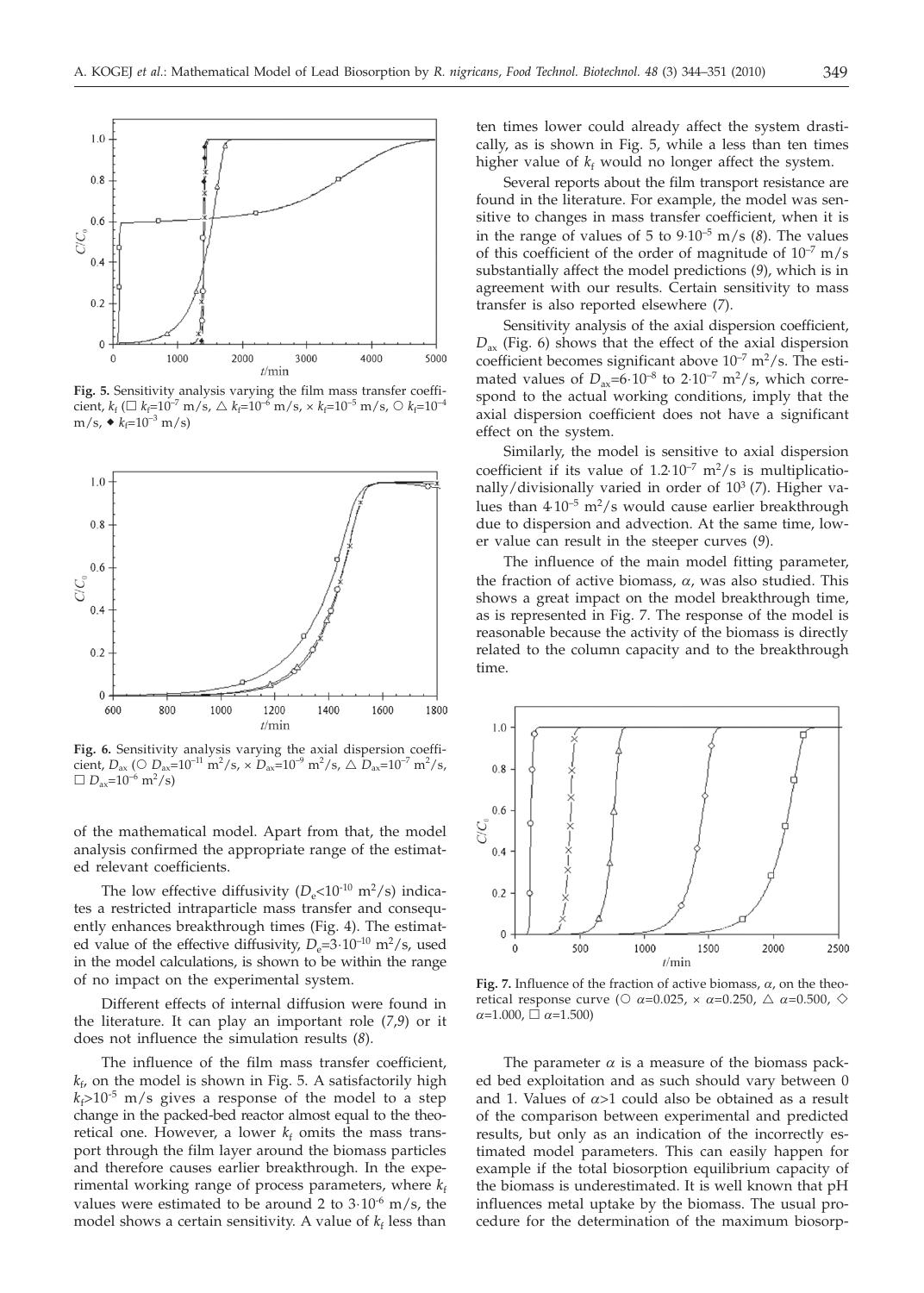tion capacity is the equilibrium experiment, while in the continuous flow experiments, the pH conditions might differ substantially. Furthermore, the actual  $Q_{\text{max}}$  might be higher than that estimated due to the the biomass variability, despite its careful preparation.

The agreement of the model with the experimental results is satisfactory (Fig. 1). Some deviations from the model were observed, which could be ascribed to the poorly defined biological system whose characteristics deviate from the classical chemical engineering systems of packed beds of rigid spherical porous particles. The particles are not spheres of equal size but are soft structures of intertwining hyphae, which easily adhere and form agglomerates or are compressed by gravity or due to the flow pressure. Consequently, the formation of channels and zones of unused biomass within the bed was inevitable. In addition, the actual very high pellet porosity  $(\varepsilon_p=0.96)$  differs from the usual solid particle porosity.

### **Conclusions**

A mathematical model based on exact engineering principles was successfully applied to the biosorption of lead ions where essentially untreated waste fungal biomass was used as a biosorbent in a packed bed column. To take into account the specific physical properties of the biomass and consequently the observed non-ideal liquid flow through the bed of fungal pellets, a new parameter, the fraction of active biomass,  $\alpha$ , was introduced. With this modification of the model, a good agreement with the experimental results was obtained and an average value of  $\alpha$ =0.7 was determined. Agreement with the model is expected to be higher in bigger reactors, where the particle to reactor diameter ratio is favourable and the packing quality is higher. Some adjustments like strengthening the biomass consistency might also solve this problem.

The comparison of simulated and experimental breakthrough curves enabled a better insight into the problem. In a detailed analysis of the mathematical model, biomass properties, operating conditions and mass transfer parameters were studied separately. It was shown that the key parameters of packed bed biosorption are the biosorbent characteristics and the operating parameters: pellet porosity, bed porosity, maximal biosorption capacity, biosorbent, lead ion concentration and flow rate.

The intra-pellet effective diffusivity, the external mass transfer coefficient and the axial dispersion coefficient were estimated using general correlations. It was shown that the obtained values describe the processes in this specific biological system reasonably well. The overall rate of biosorption is controlled by the external film resistance, while the intra-pellet mass transfer resistance, as well as the axial dispersion, can be neglected.

# *Acknowledgements*

Authors wish to thank Prof Dr Iztok Golobič and Dr Erik Pavlovič for their help. This work was supported by the Ministry of Higher Education, Science and Technology of the Republic of Slovenia (Research Program P2-0191 and Project L2-1501).

#### **References**

- *1.* D. Kratochvil, B. Volesky, Advances in the biosorption of heavy metals, *Trends Biotechnol. 16* (1998) 291–300.
- *2.* B. Volesky, I. Prasetyo, Cadmium removal in a biosorption column, *Biotechnol. Bioeng. 43* (1994) 1010–1015.
- *3.* Z. Zulfadhly, M.D. Mashitah, S. Bhatia, Heavy metals removal in fixed-bed column by the macro fungus *Pycnoporus sanguineus*, *Environ. Pollut. 112* (2001) 463–470.
- *4.* Y. Sag, Y. Aktay, Application of equilibrium and mass transfer models to dynamic removal of Cr(VI) ions by chitin in packed column reactor, *Process Biochem. 36* (2001) 1187–1197.
- *5.* A. Fassò, A. Esposito, E. Porcu, A.P. Reverberi, F. Vegliò, Statistical sensitivity analysis of packed column reactors for contaminated wastewater, *Environmetrics*, *14* (2003) 743–759.
- *6.* A. Hatzikioseyian, M. Tsezos, F. Mavituna, Application of simplified rapid equilibrium models in simulating experimental breakthrough curves from fixed bed biosorption reactors, *Hydrometallurgy*, *59* (2001) 395–406.
- *7.* E.A. da Silva, E.S. Cossich, C.R.G. Tavares, L.C. Filho, R. Guirardello, Modeling of copper(II) biosorption by marine alga *Sargassum* sp. in fixed-bed column, *Process Biochem. 38* (2002) 791–799.
- *8.* N. Abdel-Jabbar, S. Al-Asheh, B. Hader, Modeling, parametric estimation, and sensitivity analysis for copper adsorption with moss packed-bed, *Separ. Sci. Technol. 36* (2001) 2811–2833.
- *9.* J.P. Chen, L. Wang, Characterization of metal adsorption kinetic properties in batch and fixed-bed reactors, *Chemosphere*, *54* (2004) 397–404.
- *10.* B. Volesky, Biosorption process simulation tools, *Hydrometallurgy*, *71* (2003) 179–190.
- *11.* S. Bhattacharyya, T.K. Pal, A. Basumajumdar, Effect of some complex nutrients on improvement of bioaccumulation of lead by *Rhizopus arrhizus*, *J. Ind. Chem. Soc. 86* (2009) 749– 752.
- *12.* M. Alimohamadi, G. Abolhamd, A. Keshtkar, Pb(II) and Cu(II) biosorption on *Rhizopus arrhizus* modeling monoand multi-component systems, *Miner. Eng. 18* (2005) 1325–1330.
- *13.* G. Naja, C. Mustin, J. Berthelin, B. Volesky, Lead biosorption study with *Rhizopus arrhizus* using a metal-based titration technique, *J. Colloid Interface Sci. 292* (2005) 537–543.
- *14.* A. Basumajumdar, S. Bhattacharyya, T.K. Pal, Some trace elements enhance biosorption of lead by *Rhizopus arrhizus*, *J. Ind. Chem. Soc. 81* (2004) 410–412.
- *15.* Y. Tunali, H. Karaca, T. Tay, M. Kivanc, G. Bayramoglu, Biosorption of Pb(II) from aqueous solutions by a fungal biomass in a batch system: Equilibrium and kinetic studies, *Asian J. Chem. 21* (2009) 6015–6028.
- *16.* A. Sari, M. Tuzen, Kinetic and equilibrium studies of biosorption of Pb(II) and Cd(II) from aqueous solution by macrofungus (*Amanita rubescens*) biomass, *J. Hazard. Mater. 164* (2009) 1004–1011.
- *17.* T. Akar, S. Tunali, Biosorption characteristics of *Aspergillus flavus* biomass for removal of Pb(II) and Cu(II) ions from an aqueous solution, *Bioresour. Technol. 97* (2006) 1780–1787.
- *18.* A.Y. Dursun, A comparative study on determination of the equilibrium, kinetic and thermodynamic parameters of biosorption of copper(II) and lead(II) ions onto pretreated *Aspergillus niger*, *Biochem. Eng. J. 28* (2006) 187–195.
- *19.* I. Kiran, T. Akar, S. Tunali, Biosorption of Pb(II) and Cu(II) from aqueous solutions by pretreated biomass of *Neurospora crassa*, *Process Biochem. 40* (2005) 3550–3558.
- *20.* R.M. Gabr, S.H.A. Hassan, A.A.M. Shoreit, Biosorption of lead and nickel by living and non-living cells of *Pseudomonas aeruginosa* ASU 6a, *Int. Biodeter. Biodegr. 62* (2008) 195–203.